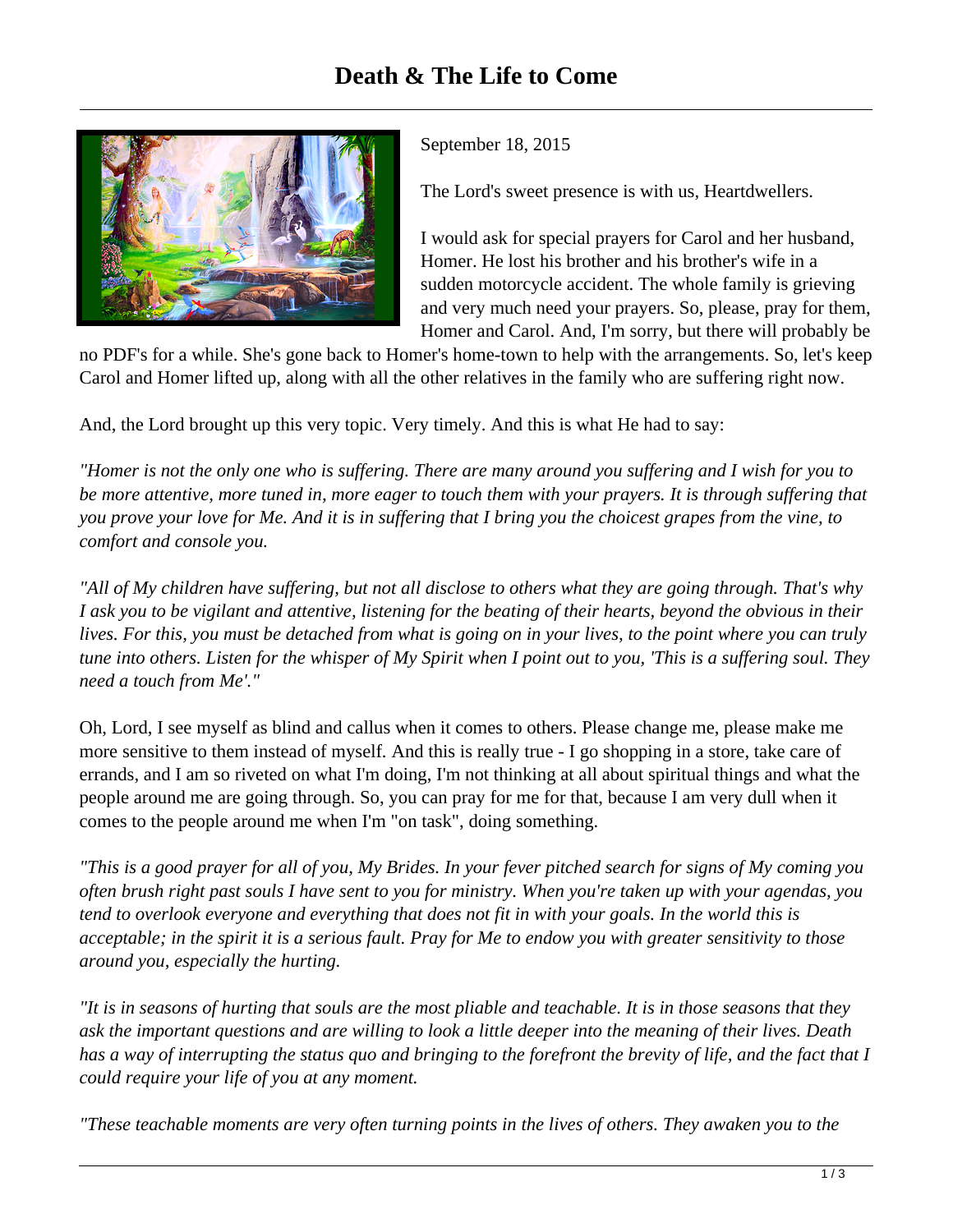*deeper meaning of your life and bring up reviews asking questions such as, "What if that were me in the coffin? Would I have done all I was called to do? Would Jesus say to me, 'Well done, enter into your master's joy?' Such questions are the beginning of deeper conversions and opportunities to grow in wisdom and grace.* 

*"I don't say this about the immediate moment, but those moments in the shadowy hours of the night that just precede the dawn, when resistance is down and hearts are bared. I visit my servants in these hours to bring both peace and comfort as well as challenging questions, 'Is this all my life was meant to be, or is there something more for me to do?'*

*"The pain of separation is something I weep ove,r too. At those times, all I can do is wrap My comforting arms around you and pledge My faithfulness that you will see your loved one again. And when you do, they will be young and smiling, happy and fulfilled, shining with a brightness never seen on earth. ...*

I Thes. 4:16 For the Lord Himself will descend from heaven with a shout, with the voice of the archangel and with the trumpet of God, and the dead in Christ will rise first. 17 Then we who are alive and remain will be caught up together with them in the clouds to meet the Lord in the air, and so we shall always be with the Lord. 18 Therefore comfort one another with these words.

*"Soon, very soon Beloved Brides you, too, will stand side by side with those you had to say farewell to on this Earth. Yes, you will be Raptured with those who were your relatives, you will be caught up in the air beside them. How wonderful, how marvelous, how comforting for those of you who are grieving.*

John 14:11 Do not let your heart be troubled; believe in God, believe also in Me. 2 In My Father's house are many dwelling places; if it were not so, I would have told you; for I go to prepare a place for you....

*"In this place you will laugh again and play with your loved ones gone before. You will exult and rejoice in the Holy One, and all that has been prepared for you in this realm. And everything will be suited to your taste, exactly what you most enjoyed on this Earth, that will be the place I prepare for you in Heaven. You will picnic together, explore together and visit one another's dwellings together and best of all BE together for eternity. Yes, there will be learning, play, study and recreation, creativity; and all will come quite naturally to you in your glorified bodies. And, oh, the wonderful positions I have for you to fill in Heaven, the wonderful work you will set about to do with others of like mind and heart!*

*"No more misunderstanding, competition, jealousy or the like. Everyone here works for the edification of their brother and their sister. Rather than cold indifference, you will be greeted with heart-warming love and acceptance and all that you put your hand to, will also be praised and encouraged.* 

*"You see, in Heaven there is no jealousy or ignorance, only joy and affirmation. All materials and equipment will be provided for you and nothing will be lacking. You are going to love the ease and glory of life in Heaven.* 

*"When it is time to worship, your hearts will be enkindled to a blazing fire that no one can quench, and what remains to be healed will be healed by the breathtaking power of God. Never again will you struggle, lament, or mourn. All shall come to you just as you desire it, for everywhere and everything will be filled with the Glory of God. And nothing shall be lacking to anyone.*